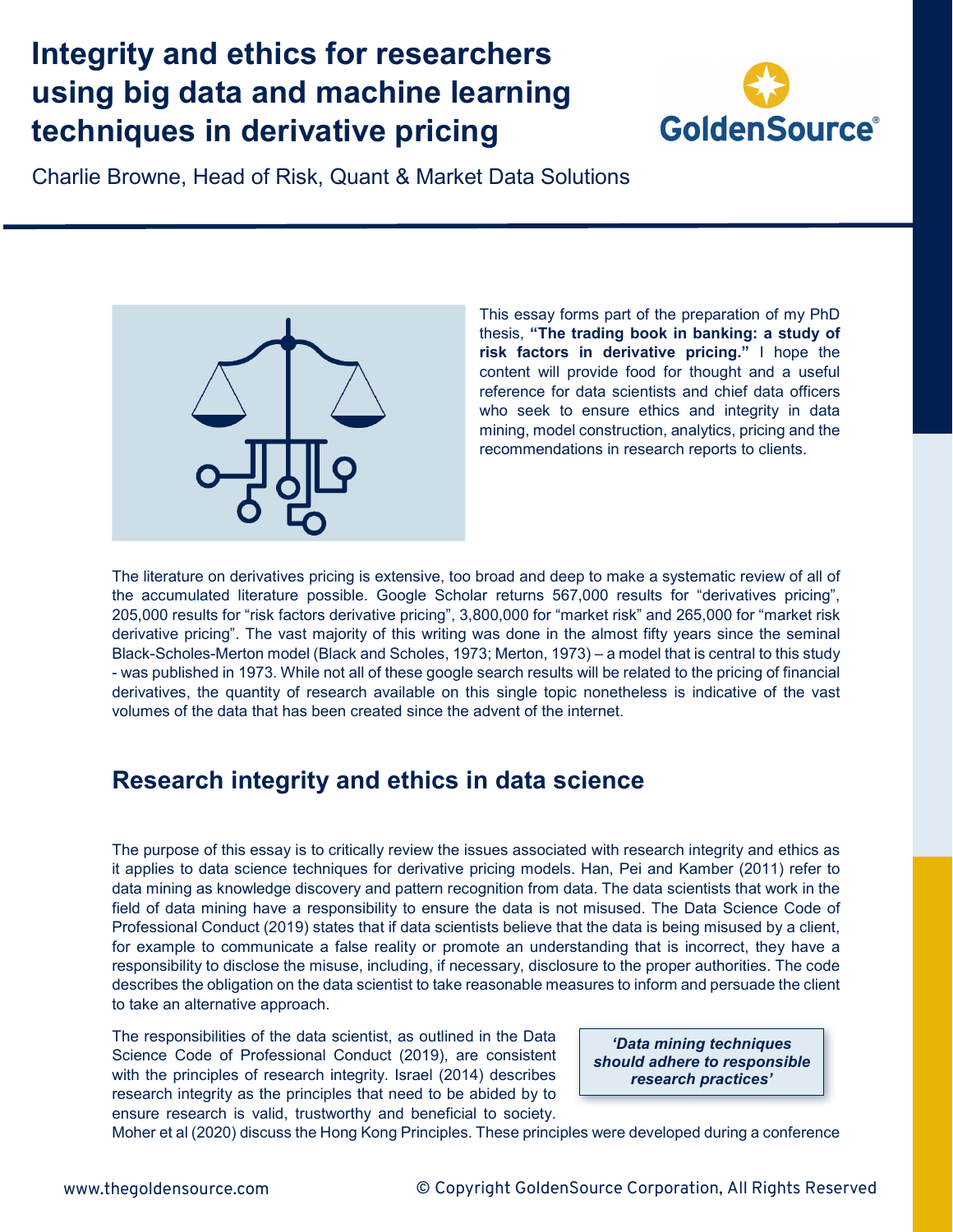on research integrity in Hong Kong in 2019. The principles covered responsible research practices, the value of complete reporting, the benefits of open science, the need to cover a wide range of research activities and the importance of peer review. All of these principles apply to the practice of data mining. Data mining techniques should adhere to responsible research practices. The reporting and analysis of results needs to be complete and interpreted as accurately as possible and the principles of open science should be aspired to when it comes to the knowledge discovered during the data mining process. Steneck (2007) argues that research integrity is closely aligned with good citizenship. Data scientists should treat the recipients of the knowledge and interpretation extracted from the data in the same manner as a responsible citizen would. Judgement should be applied which accounts for the sensitivity of the information or the researcher's interpretation of the information and the potential reaction of recipients to it.

*'Due to the complexity of many of the algorithms in data science, the use of data science techniques offers the opportunity to misrepresent contributions in research.'*

Han et al (2011) argue that we humans are living in a data age. Millions of giga-bytes of data are transferred around the internet every day and we are immersed in it. The data is stored in various storage devices and machines. The data is created by business, society, science, engineering, medicine and many other sections of the global community. Data mining turns this data into knowledge. Researchers today use data science to create algorithms that translate the data into information used by the public at large. Israel (2014) posits that

research integrity and ethics is about understanding the impact of a set of research activities and applying judgement as to which of them are defensible. Researchers that use data science techniques have a similar responsibility. The algorithms they create that mine and interpret the data need to be written with the researcher's integrity in mind. Researchers have an obligation to behave with integrity and honesty in their creations. They need to be conscious that the research they are producing needs to be transparent and auditable. Due to the complexity of many of the algorithms in data science, the use of data science techniques offers the opportunity to misrepresent contributions in research. Clearly this must be avoided and researchers with access to advanced data science techniques should use their privileges judiciously and with integrity.

Despite the increased acceptance of qualitative research designs in the field of quantitative finance and in particular in research on derivative pricing models, most studies still use the quantitative method. To a certain extent this is to be expected. A study of derivative models and their risk factors is an unlikely place for a qualitative approach whose objective is to capture and analyse the thoughts, words and other unquantifiable aspects of the information in the minds of research participants that the qualitative research method attempts to reveal. Israel (2014) discusses fairness in the peer review processes. A question presents itself here: will researchers who use sophisticated data science techniques be favoured over those who don't in the peer review process? Data science techniques allow quantitative researchers to include data volumes that are orders of magnitude higher than researchers could use even as recently as twenty years ago. Quantitative research is also the traditional form of research. Creswell (2009) discusses the difficulties that researchers have had in the past persuading faculty and other research audience as to the merits of research that uses qualitative methods. He discusses how this has changed in more recent years leading to an increase in the perceived legitimacy of both qualitative research and mixed methods approaches, i.e., methods that employ both qualitative and quantitative designs. A potential area for future research relates to the emergence of data science and its impact on the bias of academics towards quantitative methods.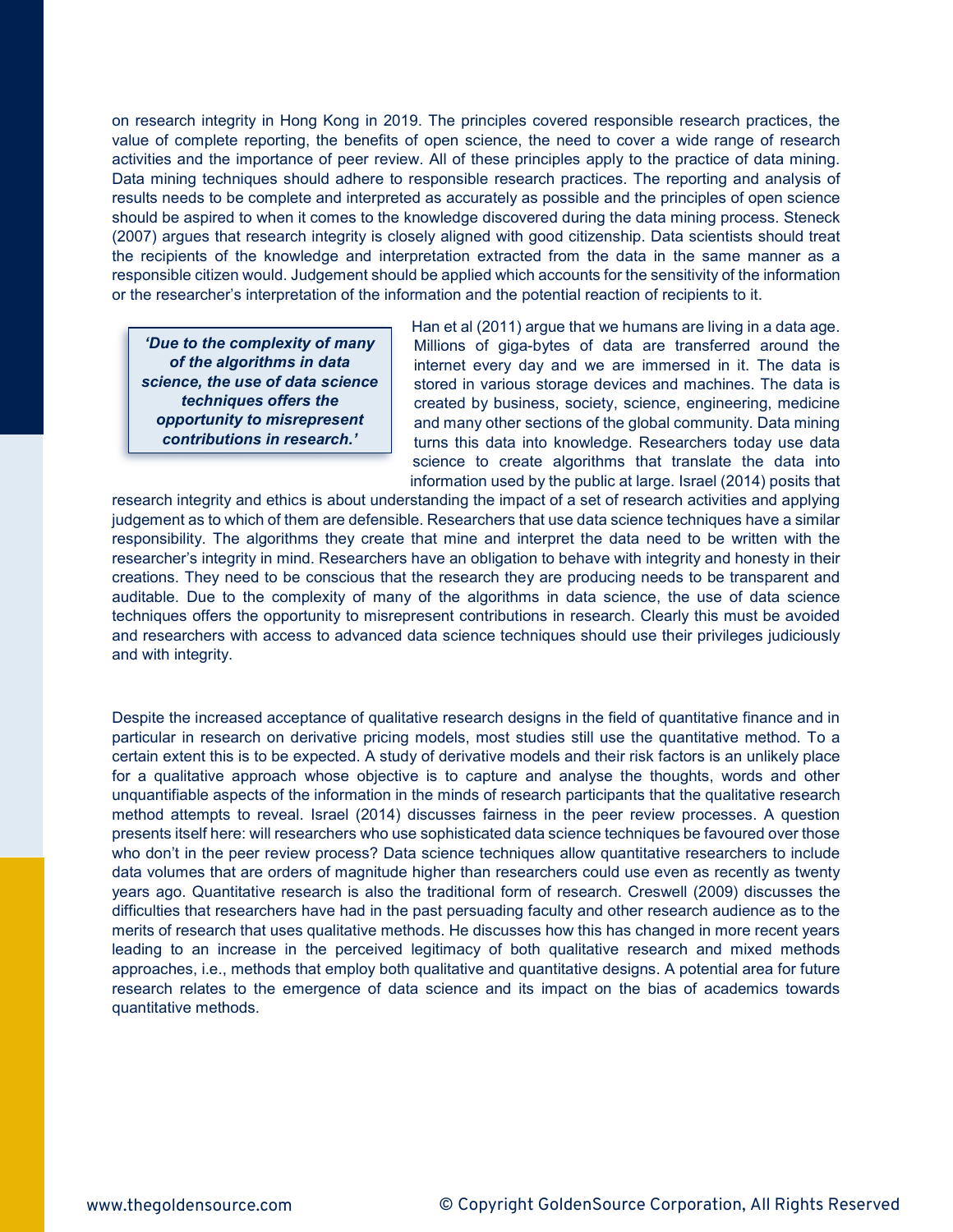One exception to the prevalence of the use of the quantitative method in research on financial derivatives is the study of Bezzina and Grima (2011). They performed a study of attitudes towards risk management controls of derivative trading in banking. A qualitative approach was used which involved 420 interviews using an on-line survey. The interview results were aggregated using an exploratory factor analysis approach across four demographic variables: gender,

*'Bezzina and Grima (2011) performed a study of attitudes towards risk management controls of derivative trading in banking'*

experience, education and position held. The resulting factor analysis offered insight into five hypothesised dimensions of trading book controls: risk management controls, misuse, expertise, perception and benefits. Israel (2014) discusses collegiality in scientific interactions and the need to take account of the potential sensitivities or viewpoints of the participants of the study. In Bezzina and Grima (2011), because the study necessitated the grouping of research participants into cohorts based on gender, experience, education and position held, the authors clearly would have needed to have exercised care in ensuring that the participants felt they were not being stereotyped in any way.

Oancea (2014) discusses the meaning of ethics. He argues that ethics is the analysis of actions. Actions can be categorized as those that are good or virtuous courses of action and those that are not. Ethical behaviour is about protecting those that could potentially be impacted by those actions. This includes individual people, companies, social groupings of various kinds, as well as the environment. Ethical actions can also be considered those actions that have the potential to increase the amount of good for those impacted by the actions. Oancea (2014) posits that researchers should as a matter of course act in an ethical way by ensuring that they are always trying to have a positive impact on those are impacted by that research. Any adverse impact of the research should be minimised or avoided.

Weinbaum et al (2018) discuss the role that ethics plays in scientific research. They conclude that the role that ethics plays in research varies by discipline and by country. The material they reviewed included academic literature across a variety of scientific fields. The research included interviews with knowledgeable participants in the US, China and several countries in Europe. They argue that, while there is commonality across both geographical region and the different scientific disciplines on perceptions of what constitutes ethical behaviour in research, there is also much variation. The authors review several emerging topics that are seen to be at the forefront of discussions on ethics in the future. The important themes were the ethics of research in the sciences, the research methods, and how the research was conducted. How the research is applied is deemed less relevant.

Robson and McCartan (2016) describe ethics as the principles that guide people's behaviour. These principles can be social norms or can be codified in the forms of written down rules. Israel (2014) argues that there are four main approaches to ethics in research: agent-centred, principleism, rule-centred, and critical. For agent-centred research it is the character of the researcher and the moral quality of the research that should inform decisions of research ethics. The consequences of the researchers' actions are less relevant. Sinnott-Armstrong (2003) states that the agent-centred researcher can cite Kant's (Kant, 1785) location of the moral quality of acts within the principles of the acts. The impact of those acts on others, again, is less relevant in this philosophy. For Kant, the only thing that was unquestionably good was good will itself. Characteristics such as courage, humility, bravery and integrity are central in this philosophy.

Israel (2014) contrasts agent-centred ethical philosophy to the philosophy of consequentialism. Consequentialism is the view that the higher the quantity of good outcomes that come from an action the more ethical that action can be deemed. Sheffler (1988) states that the most familiar version of consequentialism is utilitarianism. Utilitarianism is the view that the morally right course of action to take is the one that produces the highest quantity of good outcomes. The classical utilitarians of the 19th century, Jeremy Bentham and John Stuart Mill (Mill, 1859), argued that the overall objective in the actions taken by society should be the maximization of the quantity of good outcomes. That is, to bring about the greatest amount of good for the greatest number. Utilitarianism is associated with the concepts of impartiality and agent-neutrality. Agent-neutrality is the concept that a good outcome for one individual cannot be deemed to be more important than a good outcome for another individual.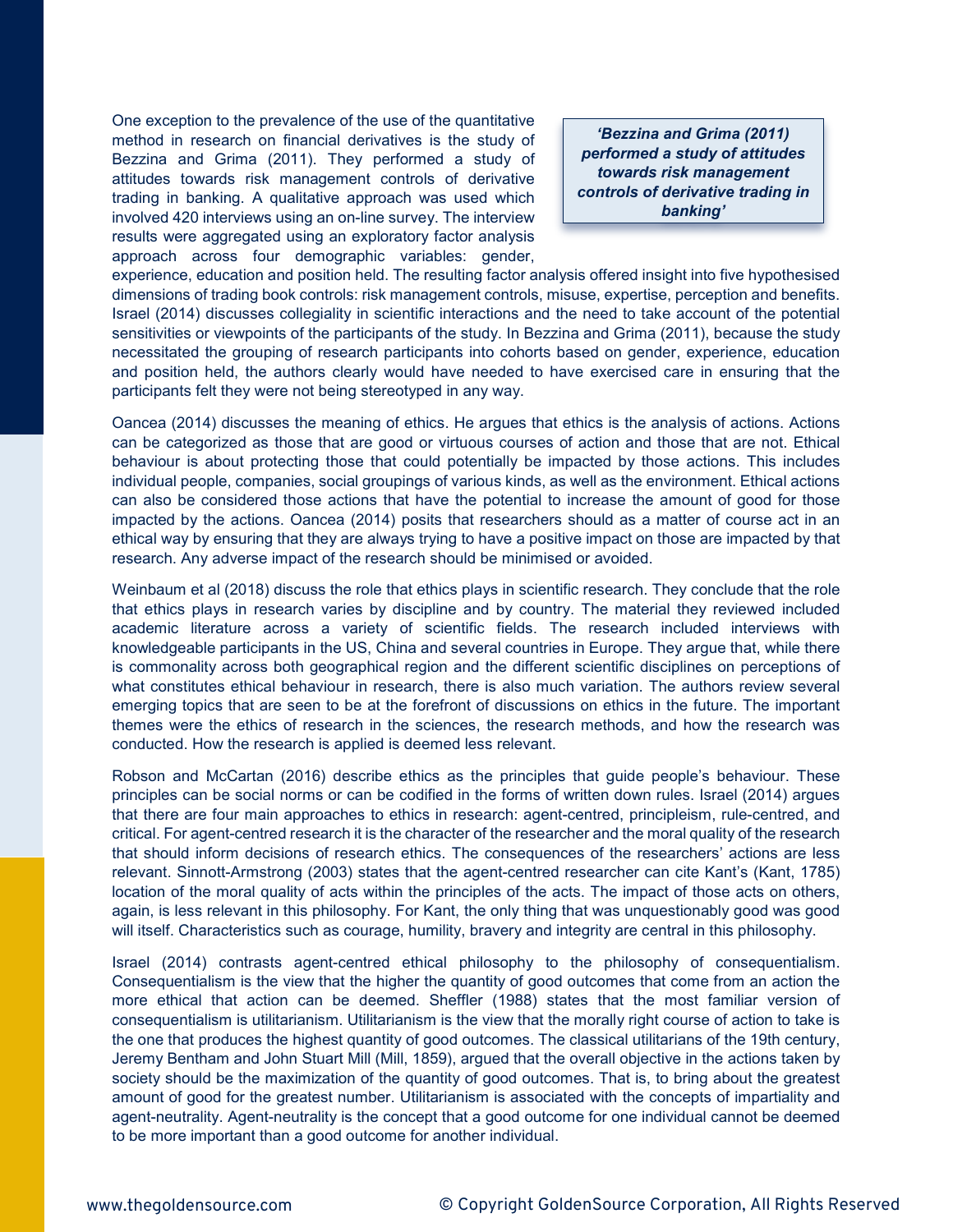*'The Data Science Code of Professional Conduct (2019) describes a data scientist as a professional who uses scientific methods to liberate and create meaning from raw data'*

In the Data Science Code of Professional Conduct (2019) a data scientist is described as a professional who uses scientific methods to liberate and create meaning from raw data. The agent-centred and utilitarian ethical philosophies of Kant and Mill should be adhered to by the researcher who uses data science techniques to analyse data. For example, Han et al (2011) describe clustering as a technique in data mining that groups a set of data objects into multiple groups or clusters so that objects within a cluster have similar features. The similarities of the data are assessed based on the attribute

values. They often involve distance measures. Different clustering methods exist: partitioning methods, hierarchical methods, density-based methods and grid-based methods. Clustering is one of the techniques that allows researchers to draw meaning from the data. As they do so they should bear in mind the ethical principles and guidelines associated with the acts that they are performing. Using clustering techniques to draw meaning from the data should be done only where the researcher's objectives are aligned with the principles of integrity and honesty. Whether it is clustering, data reduction, gradient descent or any other data science technique that is being used to support the extraction of meaning from high volumes of often unstructured data, the researcher's intentions should remain consistent. The results of the analysis and the objective of the data science should always be the greater good of the public at large. Data science techniques are becoming increasingly important in research today. With the huge quantities of data available in databases across the internet and the increasingly sophisticated techniques that allow data scientists to draw inferences from that data, there is obvious scope for unethical behaviour.

The fabrication and falsification of data is discussed by Sterba (2006) and Israel (2014). Data can be falsified in many different ways. Streiner (2002) discusses the technique of dichotomizing continuous data. He offers several reasons why this approach is flawed and should not be used. The use of data for dual purposes is also a potential method for data fabrication or falsification. For example, data that is used for exploratory purposes should not be re-used as part of the same research for confirmation purposes. Care must be taken where several models fit the data but offer different conclusions. These models need to be tested and inconsistencies explained. Conclusions should not be drawn and used in the research if models do not consistently fit the data.

An example of a data science technique that could be used for falsification and fabrication in the area of finance is the use of data reduction in machine learning. In Alexander (2001) the author describes a principal component analysis (PCA) approach as a specific data reduction technique. She argues that financial markets are characterised by a high degree of collinearity. The collinearity occurs because while there may be an innumerable amount of data points available, there are often only a few key sources of information in the data. The paper uses a standard approach for extracting the key data

*'It is easy to see how researchers could take advantage of the complexity embedded in these models, i.e., take advantage of chance patterns observed in the data to mislead or arrive at deliberately false conclusions'*

*'Alexander (2001) describes a principal component analysis (PCA) approach as a specific data reduction technique. She argues that financial markets are characterised by a high degree of collinearity'*

points. These data points are the uncorrelated sources of variation in a multivariate PCA system. The author states that PCA is often associated with the analysis of interest rate curves in financial markets. The assumed interpretation of this interest rate analysis is that the first principal component represents the general level of interest rates, the second principal component represents the slope of the interest rate curve and the third principal component is an indicator of the amount of curvature in the interest rate curve. Alexander (2001), however, does not focus on interest rates. She instead presents a principal component model of traded volatility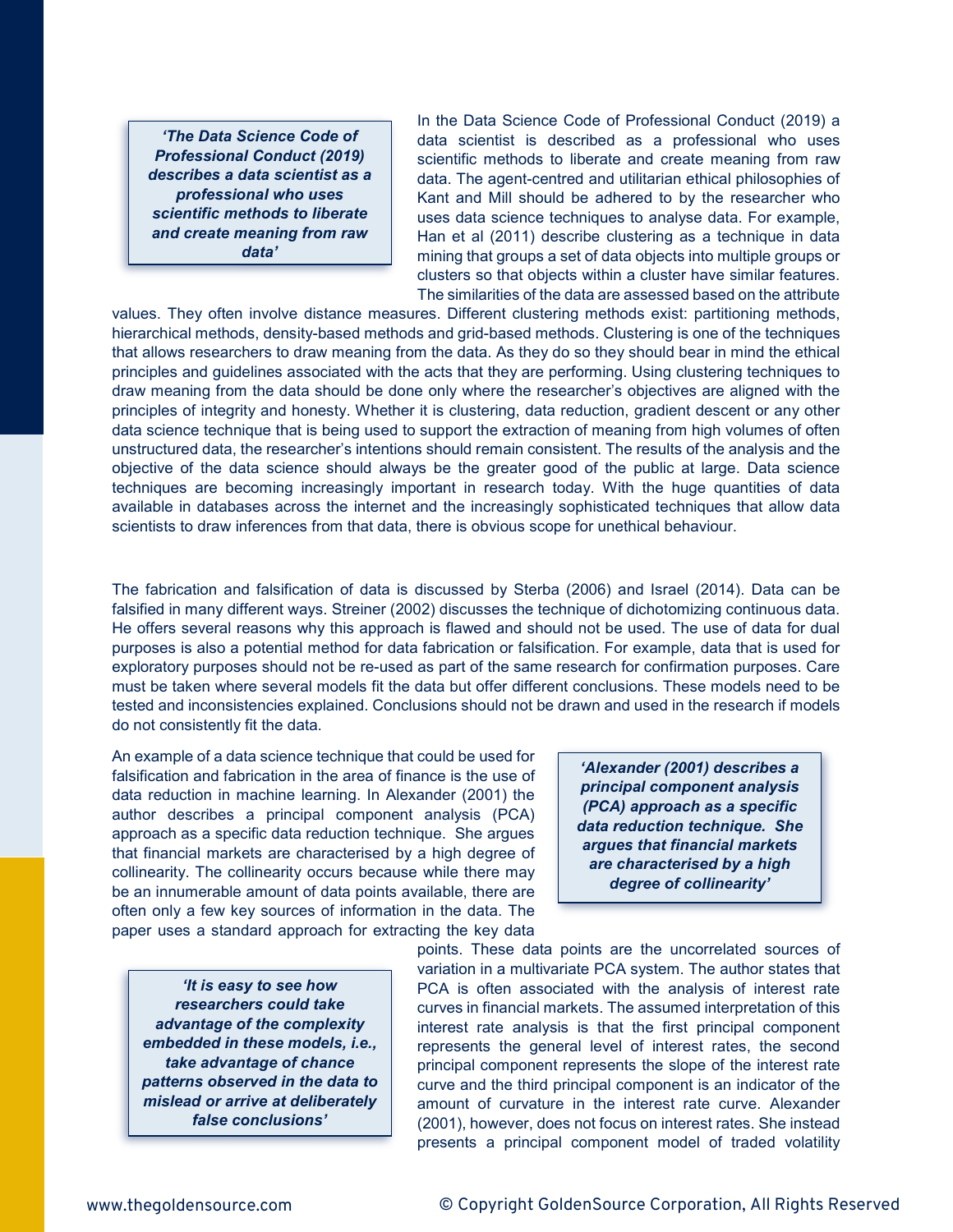smiles incorporating fixed strike volatility deviations from ATM volatility. While machine learning tools such as PCA offer powerful solutions for data reduction and machine learning, from an ethical perspective it is easy to see how researchers could take advantage of the complexity embedded in these models, i.e., take advantage of chance patterns observed in the data to mislead or arrive at deliberately false conclusions. It is obvious that the researcher's integrity is paramount in data science and as techniques evolve and become more prevalent, ethical considerations will become even more important.

Strauss and Corbin (1994) describe grounded theory in research as a methodology that is grounded in the data. In contrast to traditional research, it can sometimes even contradict scientific method. The UK data ethics framework (UK Data Ethics Framework, 2018) states that data users must ensure data used in a project is accurate, and represents as best as possible the true picture underlying the data. The data should be used in proportion to the relevance of the information being conveyed and it must be of sufficient quality to prevent question marks about its accuracy. If there are any limitations in the ability of the data to inform users, these must be clearly explained. These ethical considerations should be considered where grounded theory has been used as the research philosophy. Grounded theory uses an inductive methodology that categorises information and builds theory and a conceptual framework from anchors identified within the data. Where data science techniques are used for such approaches, care must be taken by researchers to ensure that data that is used in such research is not fabricated or falsified in any way. The systematic analysis of that data supports bottom-up construction type approach used in grounded theory and as always there is opportunity for falsification.

The UK data ethics framework (UK Data Ethics Framework, 2018) states that users of data need to understand their legal position with respect to use of data, The requirement to be aware of the laws and legislation associated with the use of a particular data source is clearly applicable also to researchers who are using data for their studies. A well-known example of regulation that governs the use of data is the European Union General Data Protection Legislation, known as GDPR. GDPR legislates that the subjects of data have the right to request access to the personal information that an organisation holds about them. They also have the right to demand that an organisation destroys their personal information. GDPR applies to most types of organisations including banks and financial services.

It is often the case that data for research is taken from open sources platforms. Lerner and Tirole (2002) discuss the legal foundations of open-source licensing. Prior to the 1980s, software tended to be produced and distributed without a license specifying how it can be used. During the 1980s, however, software developers started to become concerned by behaviours of users of the software that they deemed to be unethical. Richard Stallman was a Massachusetts Institute of Technology (MIT) software developer who at the time was concerned about unethical use of open-source software. In particular, he was concerned that software that was initially developed for public use was subsequently being modified by opportunistic developers for commercial gain. He devised the idea of a software license that required that the source code behind the software programmes remain free for public use. The resulting license was called the GNU Public license. Lerner and Tirole (2002) argue that despite the uncertain legal framework that open-source licenses sit within, the developers of open-source software continue to remain concerned about the choice of open-source license that their software is published under. Today there are several different types of open-source license – each of which offers licensees specific terms of usage and restrictions. According to opensource.org the most common open-source licenses are Apache Licenses, Berkley Software Distribution (BSD) licenses, GNU general public licenses (GPL), GNU Lesser General Public License (LGPL), MIT (Massachusetts Institute of technology) licenses, Mozilla Public Licenses (MPL), Common Development and Distribution Licenses (CDDL), and the Eclipse Public Licenses (EPL).

To aid with the conclusion of this paper it is useful to refer to the Responsible Conduct of Research (RCR). It contains a codified set of principles that offer an overview of the ethical standards that researchers should aspire to where data science techniques are used in their research. The objective of the RCR is the promotion of responsible scientific inquiry. It seeks to facilitate collaborative research environments that

*'The Responsible Conduct of Research (RCR) contains a codified set of principles that offer an overview of the ethical standards'*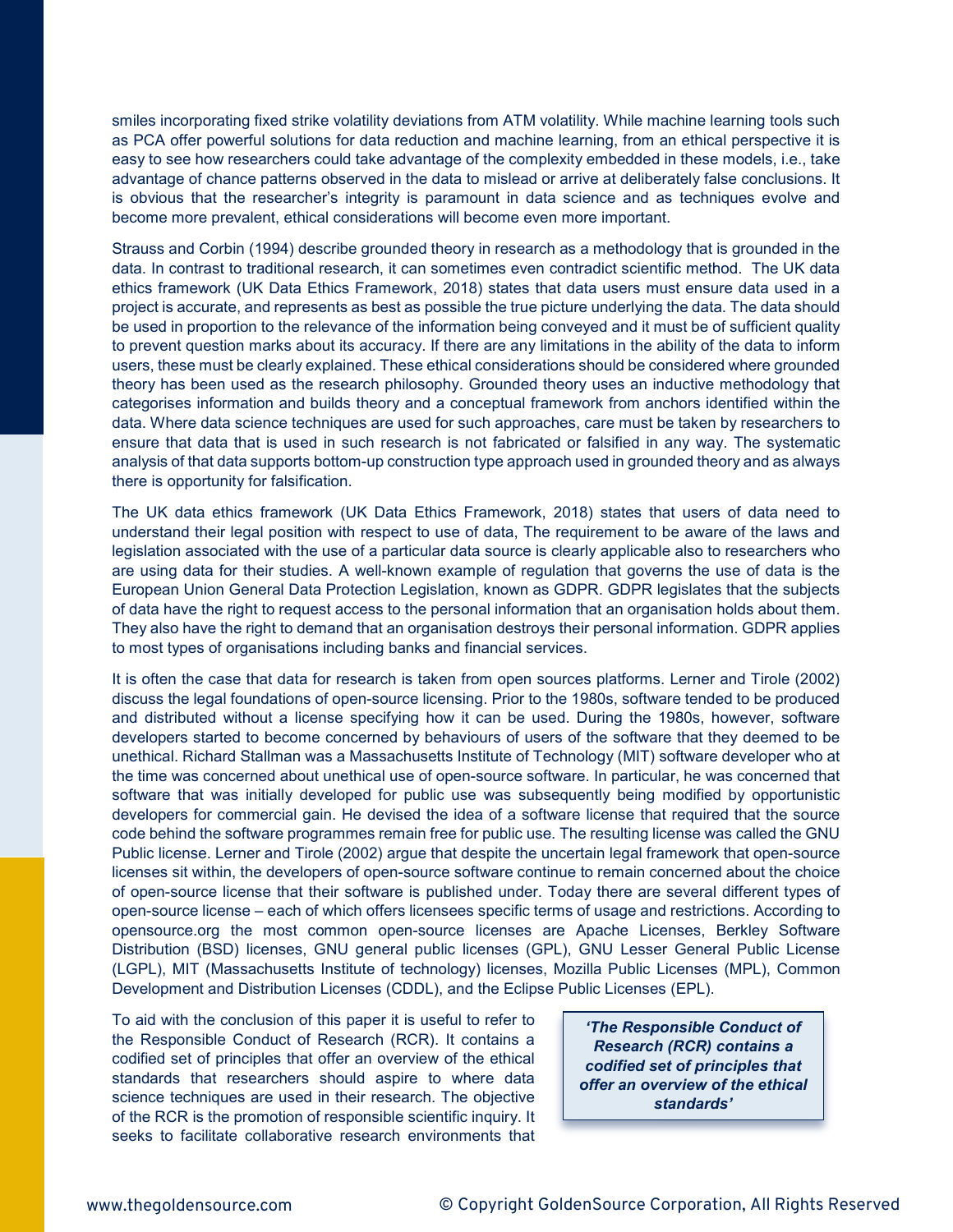promote research for the good of the public. The underlying assumption is that the public will trust in the research if there is a general belief that they will benefit from it. Data scientists will likewise benefit from adhering to the principles included in the RCR. These include ensuring that the reputation of both researchers and their institution are protected, the avoidance of behaviours that would discredit the research, and the identification of mechanisms to allow observers to respond to questionable practices.